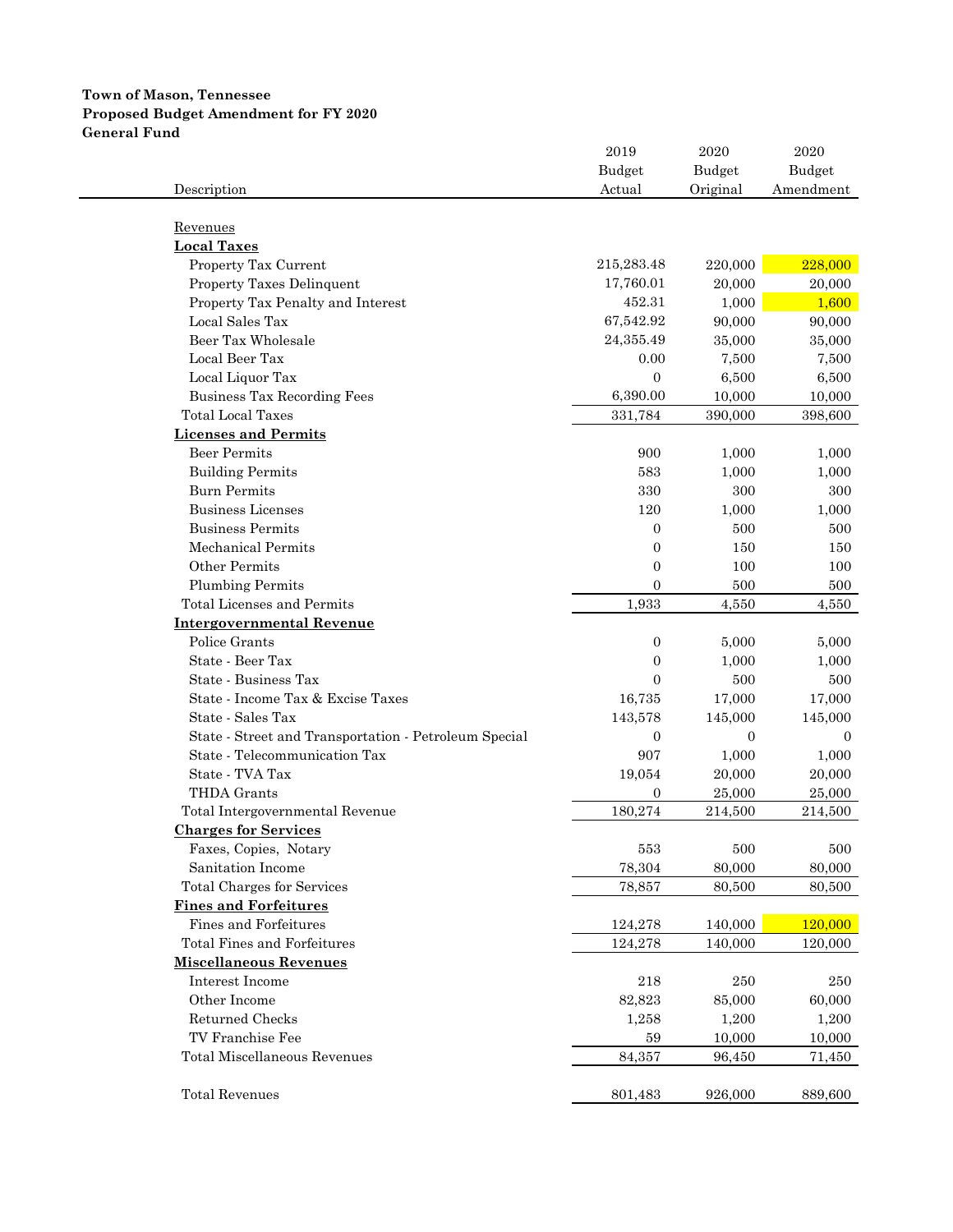|                                         | 2019             | 2020           | 2020      |
|-----------------------------------------|------------------|----------------|-----------|
|                                         | <b>Budget</b>    | <b>Budget</b>  | Budget    |
| Description                             | Actual           | Original       | Amendment |
| Expenditures                            |                  |                |           |
| <b>General Government</b>               |                  |                |           |
| Legislative                             |                  |                |           |
| Salary Mayor                            | 5,100            | 6,000          | 6,000     |
| Salary Aldermen                         | 7,200            | 7,200          | 7,200     |
| <b>Financial Administration</b>         |                  |                |           |
| Salaries - Recorder                     | 3,500            | 3,500          | 3,500     |
| Salaries - Office Assistants            | 60,983           | 37,500         | 55,000    |
| Salaries - Overtime                     | $\boldsymbol{0}$ | 1,000          | 100       |
| Salaries - Holiday                      | 827              | 1,200          | 1,200     |
| Fringe Benefits                         | 8,544            | 11,800         | 11,800    |
| Advertising/Public Notice               | 2,862            | 3,000          | 3,000     |
| <b>Bank Charges</b>                     | 141              | 100            | 100       |
| Capital Expenditures - Office Equipment | $\boldsymbol{0}$ | 1,000          | 1,000     |
| Local Planning Assistant                | 3,896            | 1,500          | 1,500     |
| Supplies & Materials                    | 16,773           | 10,000         | 10,000    |
| Travel                                  | 748              | 4,000          | 4,000     |
| Utilities & Telephone                   | 16,863           | 15,000         | 15,000    |
| <b>Other General Government</b>         |                  |                |           |
| <b>Building Inspection</b>              | $\boldsymbol{0}$ | 250            | 250       |
| Community Outreach                      | $\boldsymbol{0}$ | 500            | 500       |
| Computer & Software                     | 369              | 500            | 1,100     |
| Dues & Fees                             | 744              | 500            | 1,500     |
| <b>Equipment Rental</b>                 | 3,205            | 3,200          | 3,500     |
| Grant Construction Expenses             | $\boldsymbol{0}$ | 25,000         | 25,000    |
| Insurance - Prob, Lab, WC               | 28,505           | 9,800          | 30,000    |
| Internet - Network                      | 2,980            | 2,000          | 1,500     |
| Janitorial Services                     | 4,354            | 4,500          | 5,500     |
| Other Services                          | 3,325            | 1,500          | 100       |
| Postage & Freight                       | 4,195            | 1,000          | 4,800     |
| Professional Fees - Accounting          | 6,039            | 8,000          | 8,000     |
| Professional Fees - Audit               | 9,538            | 10,000         | 10,000    |
| Professional Fees - Legal               | 1,958            | 5,000          | 2,500     |
| Professional Fees - Other               | 16,988           | 8,000          | 8,000     |
| Property Tax Expenditures               | 648              | 700            | 100       |
| Repairs & Maintenance - Building        | 788              | 700            | 100       |
| Repairs & Maintenance - Equipment       | 45               | 200            | 100       |
| Training                                | 1,207            | 1,500          | 600       |
| <b>Total General Government</b>         | 212,326          | 185,650        | 222,550   |
|                                         |                  |                |           |
| Sanitation                              |                  |                |           |
| Sanitation Expenditures                 | 56,133           | 55,000         | 55,000    |
| <b>Total Sanitation</b>                 | 56,133           | 55,000         | 55,000    |
|                                         |                  |                |           |
| <b>Public Safety</b>                    |                  |                |           |
| Police                                  |                  |                |           |
| Salaries - Police Department            | 263,533          | 326,000        | 265,000   |
| Salaries - Overtime                     | 37,947           | 10,000         | 20,000    |
| Salaries - Holiday Pay                  | 6,903            | 8,600          | 4,000     |
| Fringe Benefits                         | 40,274           | 32,000         | 27,000    |
| In-service Pay                          | $\mathbf{0}$     | $\overline{0}$ | 1,000     |
| <b>GHSO</b> Wages                       | 600              | 600            | 600       |
| Software - Court                        | 10,157           | 11,500         | 13,200    |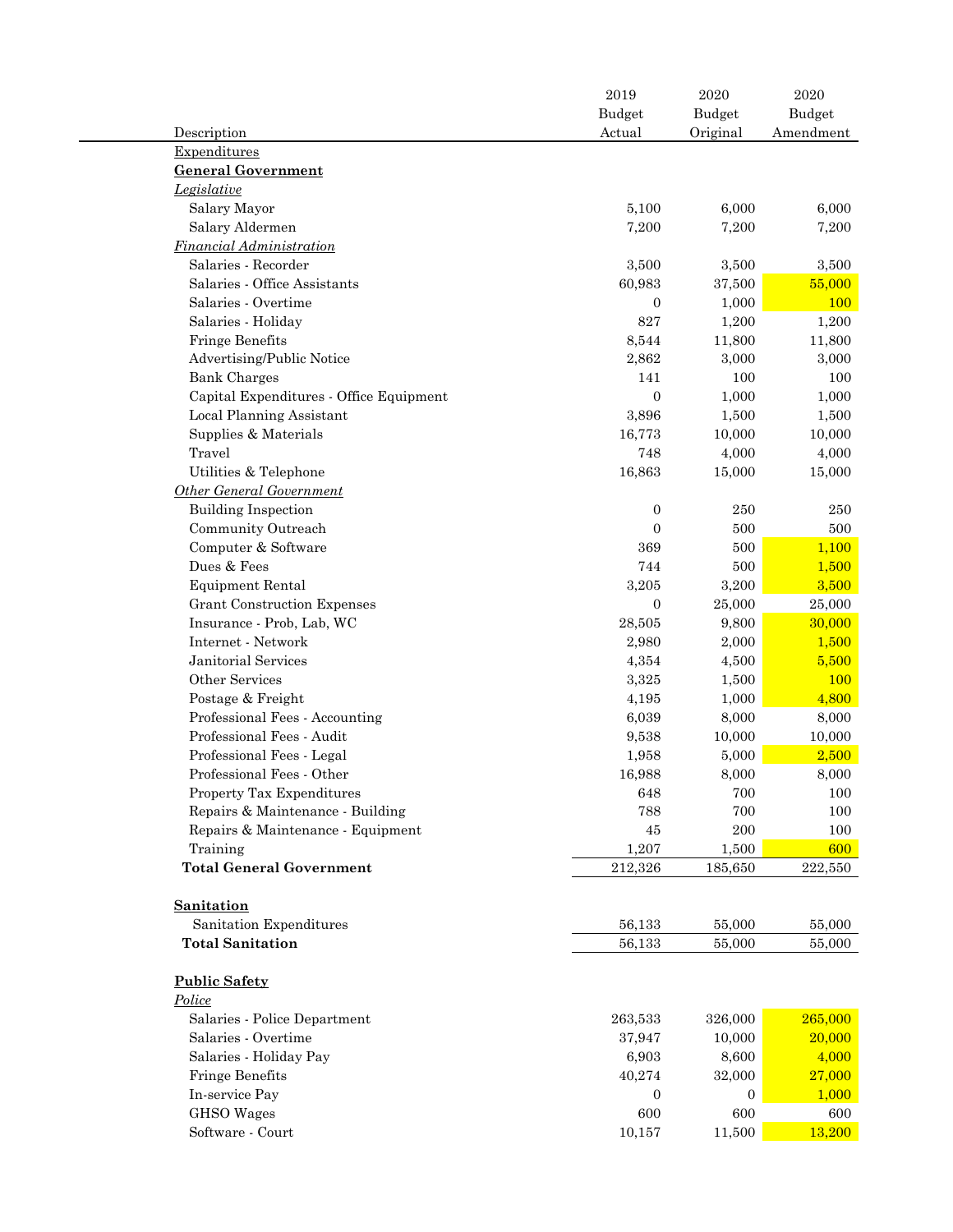|                                      | 2019             | 2020             | 2020          |
|--------------------------------------|------------------|------------------|---------------|
|                                      | Budget           | Budget           | <b>Budget</b> |
| Description                          | Actual           | Original         | Amendment     |
| 911 Expense                          | 24,215           | 25,000           | 30,000        |
| Advertisement & Publications         | $\overline{0}$   | 300              | 300           |
| <b>Building Rental</b>               | 7,018            | 2,000            | 1,000         |
| Computers & Software                 | 9,096            | $\boldsymbol{0}$ | 3,500         |
| Dues & Fees                          | 35               | 1,000            | <b>200</b>    |
| Equipment                            | 6,252            | 4,000            | 1,200         |
| <b>Equipment Rental</b>              | 1,906            | 2,000            | 2,500         |
| Fuel                                 | 16,949           | 10,000           | 10,000        |
| Internet & Network                   | 1,407            | 1,500            | <b>200</b>    |
| Insurance - Prob, Liab, WC           | 49,228           | 49,300           | 49,300        |
| Medical/Physicals/Drug Testing       | 785              | 1,000            | 600           |
| Professional Fees - Other            | 644              | 500              | 500           |
| Professional Fees - Prosecutor       | 4,500            | 5,400            | 4,000         |
| Professional Fees - Judge            | 4,200            | 4,200            | 3,500         |
| Radio Communications                 | $\mathbf{0}$     | 500              | 100           |
| Repairs & Maintenance - Building     | 233              | 500              | 100           |
| Repairs & Maintenance - Vehicles     | 3,441            | 5,000            | 18,000        |
| Repairs & Maintenance - Equipment    | 54               | 1,000            | 500           |
| Supplies & Materials                 | 1,162            | 2,500            | 2,000         |
| Towing Wrecker Service               | 2,479            | 2,400            | 2,200         |
| Training                             | 6,600            | 2,000            | 3,500         |
| Travel                               | 885              | 2,000            | 1,000         |
| Uniforms                             | 5,951            | 5,000            | 4,500         |
| Utilities & Telephone                | 14,500           | 14,500           | 12,500        |
| <b>Total Police Department</b>       | 520,953          | 530,300          | 482,000       |
|                                      |                  |                  |               |
| <b>Fire Protection &amp; Control</b> |                  |                  |               |
| Salaries-Fire Department             | 21,606           | 30,300           | 35,000        |
| Fringe Benefits                      | 1,609            | 3,000            | 3,000         |
| Advertising & Public Notice          | $\overline{0}$   | 150              | 150           |
| Equipment                            | 6,950            | 3,000            | 4,000         |
| <b>Equipment Rental</b>              | 506              | $\boldsymbol{0}$ | 250           |
| Fuel                                 | 1,248            | 1,000            | 500           |
| Insurance - Prob, Liab, WC           | 5,132            | 5,750            | 7,000         |
| Internet - Network                   | 1,502            | 1,500            | 2,000         |
| Repairs & Maintenance - Vehicles     | 3,918            | 2,500            | 4,700         |
| Repairs & Maintenance - Equipment    | $\boldsymbol{0}$ | 2,500            | 700           |
| Supplies & Materials                 | 2,857            | 3,000            | 300           |
| Towing Wrecker Service               |                  |                  |               |
|                                      | 325              | 150              | 150           |
| Training                             | 300              | 500              | 1,000         |
| Travel                               | 538              | 500              | 1,000         |
| Uniforms                             | 2,240            | 2,000            | 500           |
| Utilities & Telephone                | 7,772            | 6,000            | 10,000        |
| Volunteer Fireman Stipend            | 0                | 500              | 500           |
| <b>Total Fire Department</b>         | 56,502           | 62,350           | 70,750        |
|                                      |                  |                  |               |
| <b>Total Public Safety</b>           | 577,455          | 592,650          | 552,750       |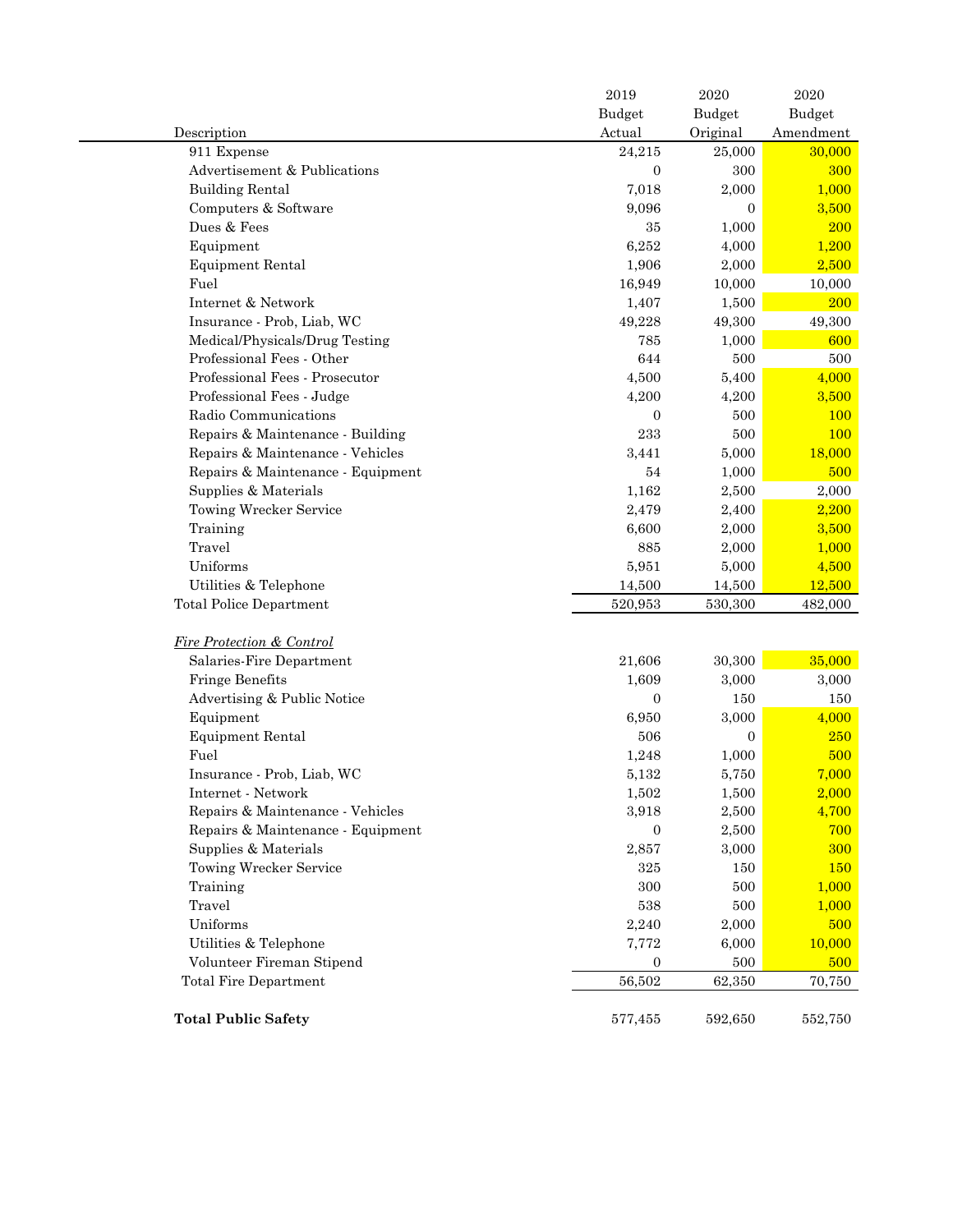|                                            | 2019             | 2020       | 2020      |
|--------------------------------------------|------------------|------------|-----------|
|                                            | Budget           | Budget     | Budget    |
| Description                                | Actual           | Original   | Amendment |
| <b>Public Works - Parks and Recreation</b> |                  |            |           |
| Parks                                      |                  |            |           |
| <b>Equipment Purchase</b>                  | $\overline{0}$   | 2,000      | 2,000     |
| Repairs & Maintenance - Equipment          | $\overline{0}$   | 500        | 500       |
| Insurance - Prob, Liab, WC                 | $\boldsymbol{0}$ | 400        | 400       |
| Supplies                                   | $\boldsymbol{0}$ | 500        | 500       |
| <b>Utilities</b>                           | $\mathbf{0}$     | 700        | 700       |
| Total Pubic Works - Park and Recreation    | $\boldsymbol{0}$ | 4,100      | 4,100     |
| Debt Service                               |                  |            |           |
| Principal                                  |                  |            |           |
| General Obligation Bonds                   | 23,200           | 23,200     | 23,200    |
| <i>Interest</i>                            |                  |            |           |
| <b>General Obligation Bonds</b>            | 15,195           | 15,200     | 15,200    |
| <b>Other Debt Service</b>                  |                  |            |           |
| Reimbursement to Gas                       | 26,272           | 26,300     | 26,300    |
| Reimbursement to Water                     | 11,693           | 134,200    | 134,200   |
| <b>Total Debt Service</b>                  | 76,360           | 198,900    | 198,900   |
| Total Expenditures                         | 922,274          | 1,036,300  | 1,033,300 |
| Total Expenditures and Other Uses          | 922,274          | 1,036,300  | 1,033,300 |
| Revenues Over/(Under) Expenditures         | (120, 791)       | (110, 300) | (143,700) |
| Beginning Fund Balance                     | 3,256,386        | 2,991,896  | 3,135,595 |
| <b>Ending Fund Balance</b>                 | 3,135,595        | 2,881,596  | 2,991,896 |
|                                            |                  |            |           |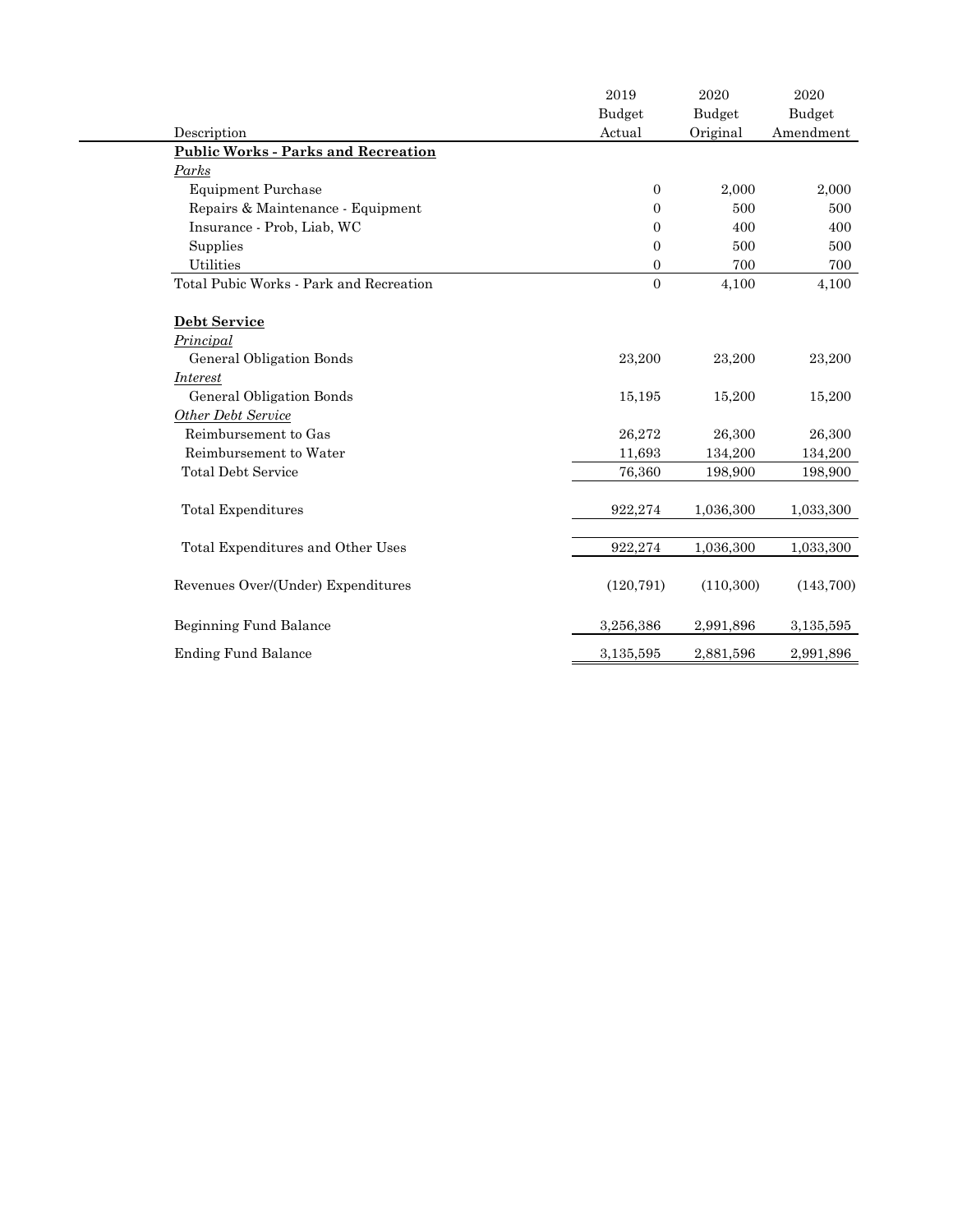### **Town of Mason, Tennessee Proposed Budget Amendment for FY 2020 Water and Sewer Fund**

|                                    | 2019             | 2020             | 2020      |
|------------------------------------|------------------|------------------|-----------|
|                                    | Budget           | Budget           | Budget    |
| Description                        | Actual           | Original         | Amendment |
|                                    |                  |                  |           |
| Revenues                           |                  |                  |           |
| <b>Operating Revenues</b>          |                  |                  |           |
| Water & Sewer Revenue              | 529,914          | 700,000          | 700,000   |
| Penalties and Forfeitures          | 10,894           | 14,000           | 25,000    |
| <b>Reconnect Fees</b>              | $\mathbf{0}$     | 31,000           | 31,000    |
| Tap/Connection Fees                | 50,030           | 30,000           | 44,000    |
| <b>Total Operating Revenues</b>    | 590,837          | 775,000          | 800,000   |
| Nonoperating Revenues              |                  |                  |           |
| Well Improvement Grant             | $\mathbf{0}$     | $\boldsymbol{0}$ | 511,400   |
| <b>CDBG</b> Water Extension        | 176,400          | $\mathbf{0}$     | 388,000   |
| DRA Grant                          | $\mathbf{0}$     | $\mathbf{0}$     | 250,000   |
| <b>USDA</b> Grant                  | $\mathbf{0}$     | 458,500          | 458,500   |
| Search Grant                       | $\theta$         | 30,000           | 30,000    |
| Clean Water Grant                  | $\theta$         | 700,000          | 700,000   |
| Other Income                       | 6,479            | 7,500            | 7,500     |
| Interest Income                    |                  |                  |           |
|                                    | 71<br>182,950    | 300              | 300       |
| <b>Total Nonoperating Revenue</b>  |                  | 1,196,300        | 2,345,700 |
|                                    |                  |                  |           |
| Transfers and Other Contributions: |                  |                  |           |
| Reimbursement from General         | 11,693           | 134,200          | 134,500   |
| Transfers and Other Contributions  | 11,693           | 134,200          | 134,500   |
|                                    |                  |                  |           |
| <b>Total Revenues</b>              | 785.479          | 2,105,500        | 3,280,200 |
|                                    |                  |                  |           |
| Expenses                           |                  |                  |           |
| <b>Operating Expenses</b>          |                  |                  |           |
| Salaries - Public Works Water      | 125,000          | 175,500          | 125,000   |
| Salaries - Office Assistants       | 34,196           | 48,300           | 55,000    |
| Salaries - Holiday                 | 5,005            | 8,100            | 3,700     |
| Salaries - Overtime                | 6,328            | 6,000            | 5,300     |
| Fringe Benefits                    | 11,263           | 39,400           | 20,000    |
| Advertising & Public Notice        | 360              | 1,000            | 2,000     |
| <b>Bond Insurance</b>              | 2,100            | 1,000            | 1,100     |
| Chemicals                          | 9,680            | 10,000           | 14,000    |
| Clothing & Uniforms                | 4,665            | 5,000            | 3,500     |
| Community Outreach                 | $\mathbf{0}$     | 2,000            | 500       |
| Computer & Software                | 369              | 10,000           | 1,000     |
| Depreciation Expense               | $\mathbf{0}$     | 96,000           | 96,000    |
| Dues & Subscriptions               | 6,309            | 7,500            | 8,500     |
| Employee Drug/Physical Screening   | 1,013            | 3,000            | 700       |
| Equipment                          | 4,614            | 55,000           | 10,000    |
| Fuel                               | 7,613            | 8,000            | 8,000     |
| <b>Grant Construction Expenses</b> | 323,849          | $\boldsymbol{0}$ | 575,000   |
|                                    |                  |                  | 125,000   |
| <b>Grant Engineering Expenses</b>  | 117,322          | $\mathbf{0}$     |           |
| Insurance - Prop, Liab, WC         | 50,294           | 57,500           | 45,000    |
| Interest on Bonds                  | 8,283            | 10,000           | 10,000    |
| Internet - Network                 | 6,582            | 6,500            | 5,000     |
| Lab Expense                        | 10,010           | 10,000           | 6,500     |
| Other Charges                      | 631              | 600              | 600       |
| Planning Assistant                 | $\boldsymbol{0}$ | 1,400            | 1,400     |
| Postage & Freight                  | 6,790            | 5,500            | 6,500     |
| Professional Fees - Accounting     | 7,240            | 9,000            | 8,000     |
| Professional Fees - Audit          | 9,538            | 16,000           | 16,000    |
| Professional Fees - Legal          | 1,958            | 6,000            | 2,000     |
| Professional Fees - Other          | 18,668           | 21,000           | 22,000    |
| Rental - Equipment                 | 1,232            | 2,000            | 2,000     |
| Repair & Maintenance - Building    | 2,215            | 4,500            | 2,500     |
| Repair & Maintenance - Equipment   | 24,956           | 25,000           | 18,000    |
| Repair &l Maintenance - Vehicle    | 3,114            | 8,000            | 2,000     |
| Supplies & Materials               | 46,673           | $\mathbf{0}$     | 30,000    |
| Telephone & Utilities              | 149,825          | 153,500          | 140,000   |
| Training                           | 1,465            | 3,500            | 2,500     |
|                                    |                  |                  |           |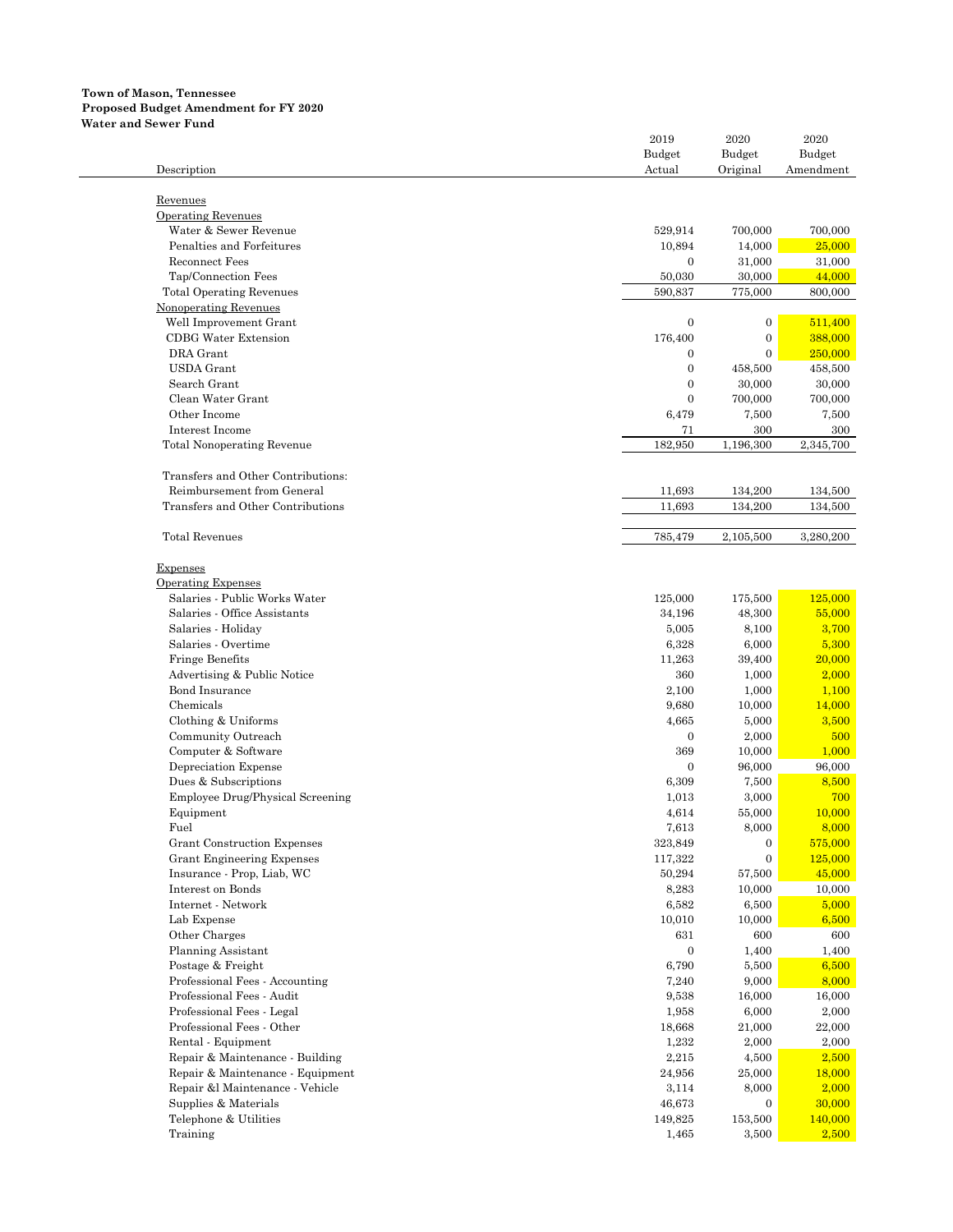|                                                                           | 2019         | 2020      | 2021      |
|---------------------------------------------------------------------------|--------------|-----------|-----------|
|                                                                           | Per          | Per       | Budget    |
| Description                                                               | Actual       | Estimated | Proposed  |
| Travel                                                                    | 958          | 2,000     | 1,500     |
| Water Engineering Fees                                                    | 32,218       | 35,000    | 30,000    |
| Water Tank Maintenance                                                    |              |           |           |
|                                                                           | 31,354       | 32,000    | 28,000    |
| Water Department Operating Expenses                                       | 1,076,110    | 884,800   | 1,433,800 |
| Sewer Maintenance & Repair                                                | $\theta$     | 6,000     | 6,000     |
| Septic Services                                                           | $\theta$     | 1.000     | 1,000     |
| <b>Sewer Department Operating Expenses</b>                                | $\Omega$     | 7,000     | 7,000     |
| Total Water and Sewer Department                                          | 1,076,110    | 891,800   | 1,440,800 |
| Debt Service Water and Sewer Fund Debt                                    |              |           |           |
| TN Municipal Bond Fund                                                    | 29,073       | 26,500    | 26,500    |
| Water Department Debt Service                                             | 29,073       | 26,500    | 26,500    |
| <b>USDA</b> Loan                                                          | $\mathbf{0}$ | 18,700    | 18,700    |
| Clean Water Loan                                                          | $\mathbf{0}$ | 18,300    | 18,300    |
| Sewer Department Debt Service                                             | $\Omega$     | 37,000    | 37,000    |
| Total Debt Service Water and Sewer Debt                                   | 29,073       | 63,500    | 63,500    |
| <b>Total Expenses</b>                                                     | 1,105,183    | 955,300   | 1,504,300 |
| Other Uses:                                                               |              |           |           |
| Reimbursement to Gas                                                      | $\mathbf{0}$ | 192,450   | 192,500   |
| Other Uses                                                                | $\Omega$     | 192,450   | 192,500   |
| Total Expenses and Other Uses                                             | 1,105,183    | 1,147,750 | 1,696,800 |
| Excess of Revenues and Other Sources Over (Under) Expenses and Other Uses | (319, 703)   | 957,750   | 1,583,400 |
| Fund Balance, July 1                                                      | 308,983      | (10, 720) | 947,030   |
| Fund Balance, June 30                                                     | (10, 720)    | 947,030   | 2,530,430 |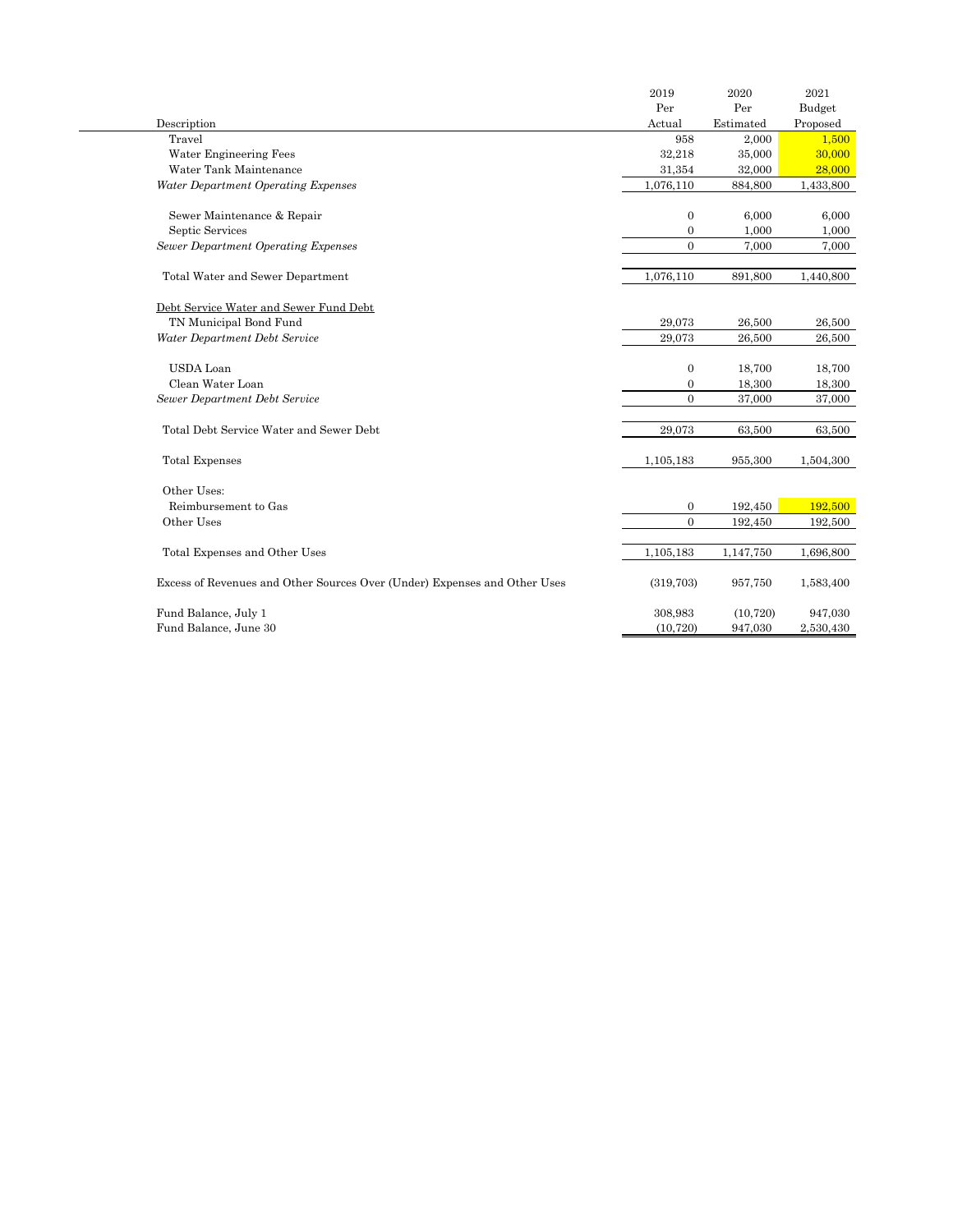### **Town of Mason, Tennessee Proposed Budget Amendment for FY 2020 Gas Fund**

|                                    | 2019             | 2020             | 2021                    |
|------------------------------------|------------------|------------------|-------------------------|
|                                    | Per              | Per              | Budget                  |
| Description                        | Actual           | Estimated        | Proposed                |
|                                    |                  |                  |                         |
| Revenues                           |                  |                  |                         |
| <b>Operating Revenues</b>          |                  |                  |                         |
| Sale of Gas                        | 494,359          | 560,000          | 500,000                 |
| Penalties                          | 5,785            | 7,000            | 10,000                  |
| <b>Reconnection Fees</b>           | $\boldsymbol{0}$ | 7,000            | 6,500                   |
| Gas Taps and Connections           | 6,800            | 7,000            | 9,500                   |
| <b>Total Operating Revenues</b>    | 506,944          | 581,000          | 526,000                 |
| Nonoperating Revenues              |                  |                  |                         |
| Returned Check Fees                | $\boldsymbol{0}$ | 1,000            | 100                     |
| Interest Income                    | 135              | 500              | 500                     |
| <b>Total Nonoperating Revenues</b> | 135              | 1,500            | 600                     |
|                                    |                  |                  |                         |
| Transfers and Other Contributions: |                  |                  |                         |
| Reimbursement from Water           | 2,426            | 192,450          | 192,500                 |
| Reimbursement from General         | 26,272           | 30,000           | 30,000                  |
| Transfers and Other Contributions  | 28,698           | 222,450          | 222,500                 |
|                                    |                  |                  |                         |
| <b>Total Revenues</b>              | 535,778          | 804,950          | 749,100                 |
|                                    |                  |                  |                         |
| Expenses                           |                  |                  |                         |
| <b>Operating Expenses</b>          |                  |                  |                         |
| Salaries - Public Works - Gas      | 40,000           | 82,900           | 82,900                  |
| Salaries - Office Assistants       | 22,124           | 46,320           | 46,300                  |
| Salaries - Overtime                | 1.773            | 3,000            | 3,000                   |
| Salaries - Holidays                | 2,340            | 4,000            | 4,000                   |
| Fringe Benefits                    | 13,251           | 24,840           | 27,900                  |
| Advertising & Public Notices       | 45               | 1,000            | 500                     |
| Computer & Software                | 369              | 5,000            | 2,000                   |
| Depreciation Expense               | $\mathbf{0}$     | 18,000           | 18,000                  |
| Drug Screening                     | 133              | 1,000            | 1,000                   |
| Dues & Fees                        | 3,179            | 3,000            | 3,000                   |
| <b>Equipment Purchases</b>         | 3,997            | 20,000           | 75,000                  |
| Gasoline/Fuel Purchase             | 8,682            | 10,000           | 8,000                   |
| Insurance - Prop, Liab, WC         | 9,935            | 10,350           | 6,000                   |
| Interest on Bonds                  | 7,361            | 9,000            | 9,000                   |
|                                    | 824              |                  |                         |
| Internet                           |                  | 1,000            | 1,000                   |
| Natural Gas Fuel Transport         | 401              | 1,000            | 1,500                   |
| Natural Gas Purchases              | 125,049          | 145,000          | 95,000                  |
| Natural Gas Transport Charge       | 24,781           | 30,000           | 25,000                  |
| Other Charges                      | $\boldsymbol{0}$ | 600              | 100                     |
| <b>Planning Assistant</b>          | $\overline{0}$   | 1,420            | 1,000                   |
| Postage & Freight                  | 4,538            | 4,500            | 5,000                   |
| Professional Fees - Accounting     | 7,240            | 9,000            | 8,000                   |
| Professional Fees - Audit          | 9,538            | 15,000           | 15,000                  |
| Professional Fees - Legal          | 1,958            | 6,000            | 4,000                   |
| Professional Fees - Other          | 23,338           | 21,000           | 15,000                  |
| Rental Equipment                   | 1,093            | $1,\!500$        | 1,000                   |
| Repair & Maintenance - Building    | $\mathbf{0}$     | 500              | 500                     |
| Repair & Maintenance - Equipment   | $\boldsymbol{0}$ | 1,500            | 2,000                   |
| Repair & maintenance - Vehicle     | 460              | 1,000            | 3,000                   |
| Supplies & Materials               | 12,932           | 15,000           | 35,000                  |
| Telephone & Utilities              | 6,929            | 75,000           | 5,000                   |
| Training                           | 370              | 500              | 500                     |
| Travel                             | $\mathbf{0}$     | 500              |                         |
| Uniforms                           |                  |                  | 500                     |
|                                    | 4,380            | 5,000            | 2,800                   |
| 911 Expense                        | 2,422            | $\boldsymbol{0}$ | $\mathbf{0}$<br>507,500 |
| <b>Total Gas Department</b>        | 339,441          | 573,430          |                         |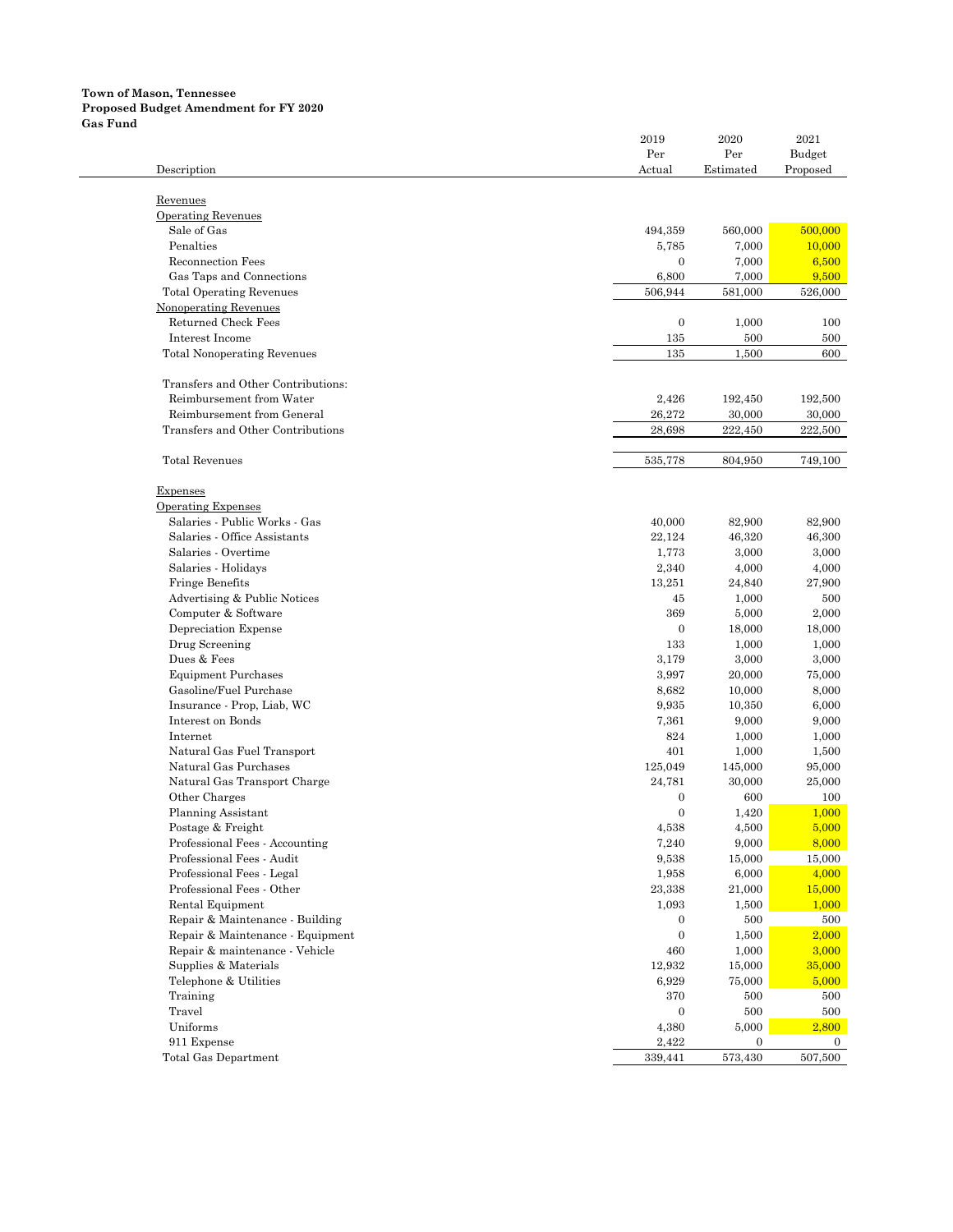|                                                                           | 2019    | 2020      | 2021     |
|---------------------------------------------------------------------------|---------|-----------|----------|
|                                                                           | Per     | Per       | Budget   |
| Description                                                               | Actual  | Estimated | Proposed |
| Debt Service Gas Debt                                                     |         |           |          |
| TN Municipal Bond Fund                                                    | 29.969  | 30,000    | 30,000   |
| Total Debt Service Gas Debt                                               | 29.969  | 30,000    | 30,000   |
|                                                                           |         |           |          |
| Total Expenses                                                            | 369.410 | 603.430   | 537,500  |
|                                                                           |         |           |          |
| Excess of Revenues and Other Sources Over (Under) Expenses and Other Uses | 166.368 | 201.520   | 211,600  |
|                                                                           |         |           |          |
| Fund Balance, July 1                                                      | 88.246  | 254.614   | 456,134  |
| Fund Balance, June 30                                                     | 254.614 | 456.134   | 667.734  |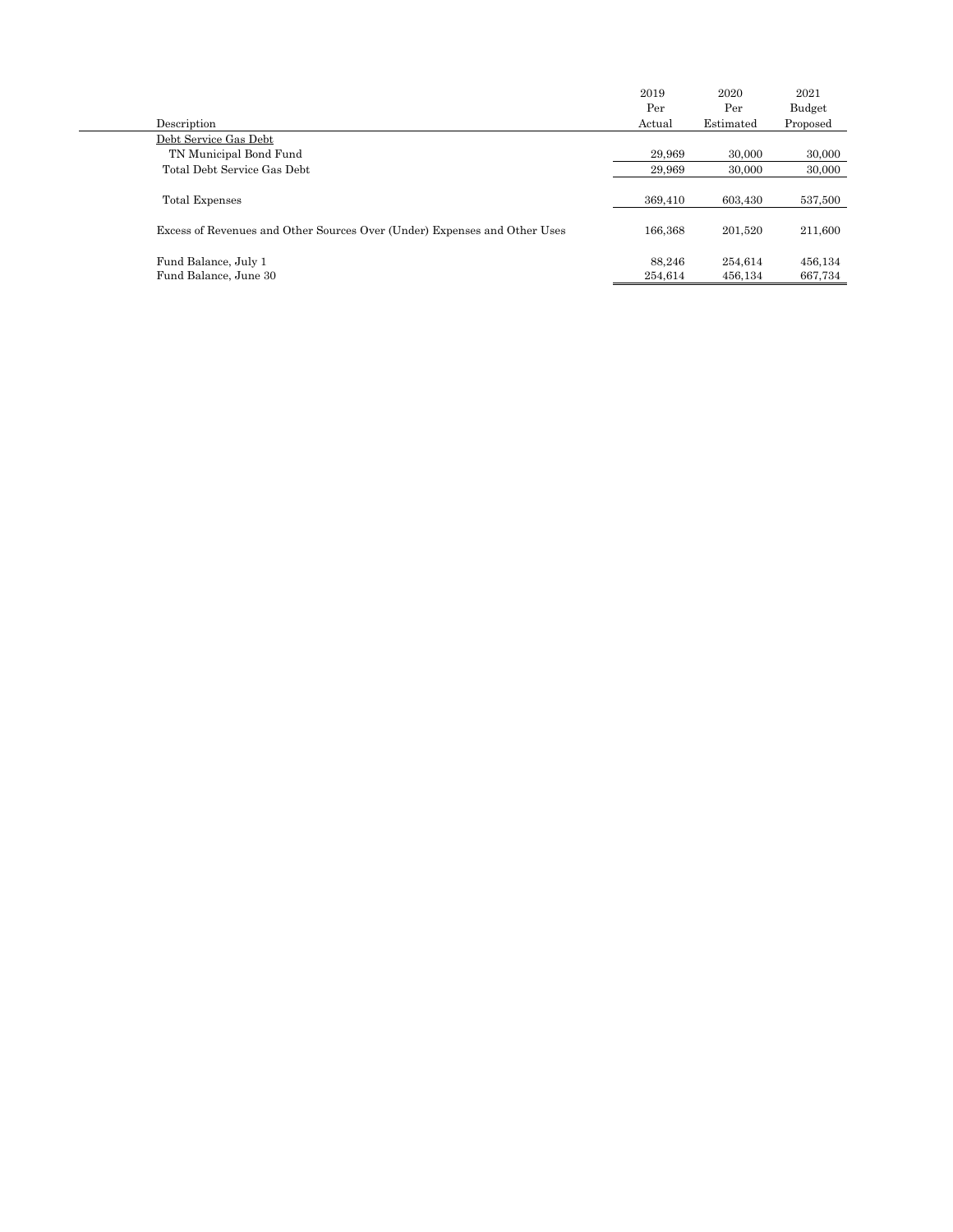### **Town of Mason, Tennessee Proposed Budget Amendment for FY 2020 Drug Control Fund**

|                                    | 2019<br>Budget   | 2020<br>Budget | 2020<br>Budget |
|------------------------------------|------------------|----------------|----------------|
| Description                        | Actual           | Original       | Amendment      |
|                                    |                  |                |                |
| Revenues                           |                  |                |                |
| <b>Fines and Forfeitures</b>       |                  |                |                |
| Fines and Forfeitures              | $\mathbf{0}$     | 5,000          | 1,000          |
| Auto Storage                       | 950              | 1,200          | 500            |
| Total Fines and Forfeitures        | 950              | 6,200          | 1,500          |
| <b>Miscellaneous Revenues</b>      |                  |                |                |
| Interest Income                    | 15               | 10             | 20             |
| Total Miscellaneous Revenues       | 15               | 10             | $20\,$         |
| <b>Total Revenues</b>              | 965              | 6,210          | 1,520          |
| Expenditures                       |                  |                |                |
| <b>Public Safety</b>               |                  |                |                |
| Police                             |                  |                |                |
| Supplies                           | $\mathbf{0}$     | 205            | 200            |
| Seized Vehicle                     | $\mathbf{0}$     | 3,000          | 200            |
| <b>Undercover Operations</b>       | $\boldsymbol{0}$ | 300            | 300            |
| Capital Outlay                     | $\mathbf{0}$     | 1,000          | 100            |
| <b>Total Public Safety</b>         | $\mathbf{0}$     | 4,505          | 800            |
| <b>Total Expenditures</b>          | $\mathbf{0}$     | 4,505          | 800            |
|                                    |                  |                |                |
| Revenues Over/(Under) Expenditures | 965              | 1,705          | 720            |
| Beginning Fund Balance             | 18,370           | 19,335         | 21,040         |
| <b>Ending Fund Balance</b>         | 19,335           | 21,040         | 21,760         |